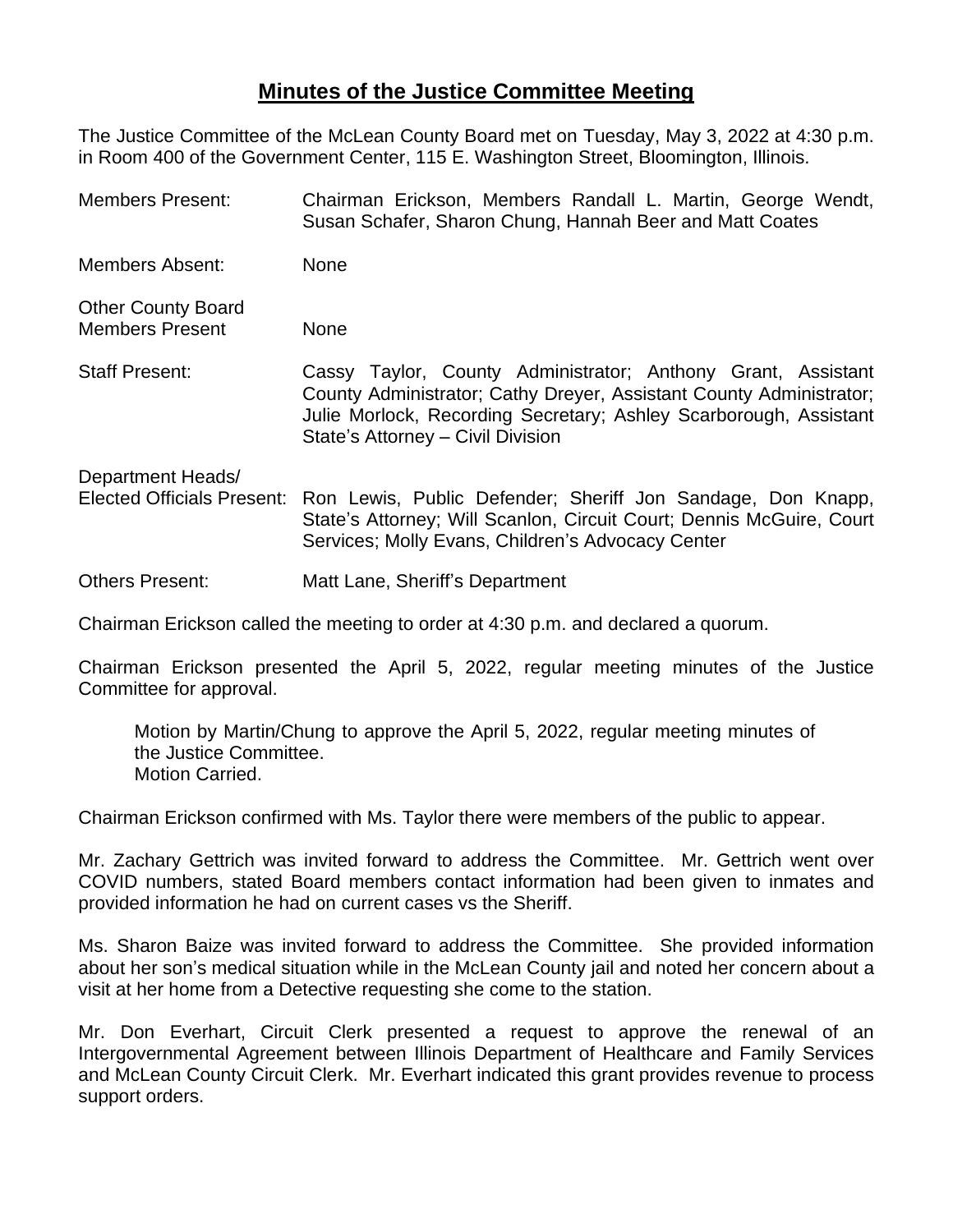Minutes of the Justice Committee May 3, 2022 Page **2** of **4**

> Motion by Schafer/Chung to recommend approval of renewal of Intergovernmental Agreement between Illinois Department of Healthcare and Family Services and McLean County Circuit Clerk. Motion Carried.

Mr. Everhart presented his monthly and quarterly reports. Mr. Everhart indicated reports are more involved and take longer to process. He also noted there would be a drop in the number of cases filed based on case hierarchy filing system set by the Illinois Supreme Court. Chairman Erickson asked if there were any questions on his reports. Hearing none, he asked if Mr. Everhart had anything further for the Committee. Mr. Everhart indicated he did not. Chairman Erickson thanked him.

Mr. Ron Lewis, Public Defender presented his monthly report to the Committee. Mr. Lewis indicated nothing with statistics but agreed with Mr. Everhart there will be differences noted in reports based on how they file cases. Chairman Erickson asked if there were any questions on his reports. Hearing none, he asked Mr. Lewis if he had anything further for the Committee. Mr. Lewis indicated he did not. Chairman Erickson thanked him.

Molly Evans, Children's Advocacy Center (CAC) presented for action a request to approve a Cooperative Agreement between 2022 Award Recipient and National Children's Alliance. She indicated a new grant for forensic interviewing and this will cover cost for three-day training for forensic interviewers. Ms. Chung thanked her for work to find the grants to provide this training.

Motion by Martin/Chung to recommend approval of a Cooperative Agreement between 2022 Award Recipient and National Children's Alliance Motion Carried.

Molly Evans, Children's Advocacy Center (CAC) presented for action a request to approve an Agreement for Professional Services between Modell Consulting Group, LLC and the McLean County Children's Advocacy Center. Ms. Evans indicated that this contract is for the trainers for the above-mentioned training and will be paid for by the grant.

Motion by Schafer/Beer to recommend approval of an Agreement for Professional Services between Modell Consulting Group, LLC and the McLean County Children's Advocacy Center. Motion Carried.

Ms. Evans presented her monthly report to the Committee. Chairman Erickson asked if there were any questions on her reports. Hearing none, he asked Ms. Evans if she had anything further for the Committee. Ms. Evans indicated she did not. Chairman Erickson thanked her.

Mr. Jon Sandage, McLean County Sheriff presented his monthly reports to the Committee. Mr. Sandage indicated still have 27 inmates that should be moved to IDOC. Chairman Erickson asked if there were any questions on his reports. There were no questions. Mr. Sandage indicated they also had a reclass for a position that had taken on more responsibilities. Ms. Chung asked if this would be presented to the Finance Committee for approval. Ms. Taylor confirmed. Chairman Erickson asked if any members had any further questions. Hearing none,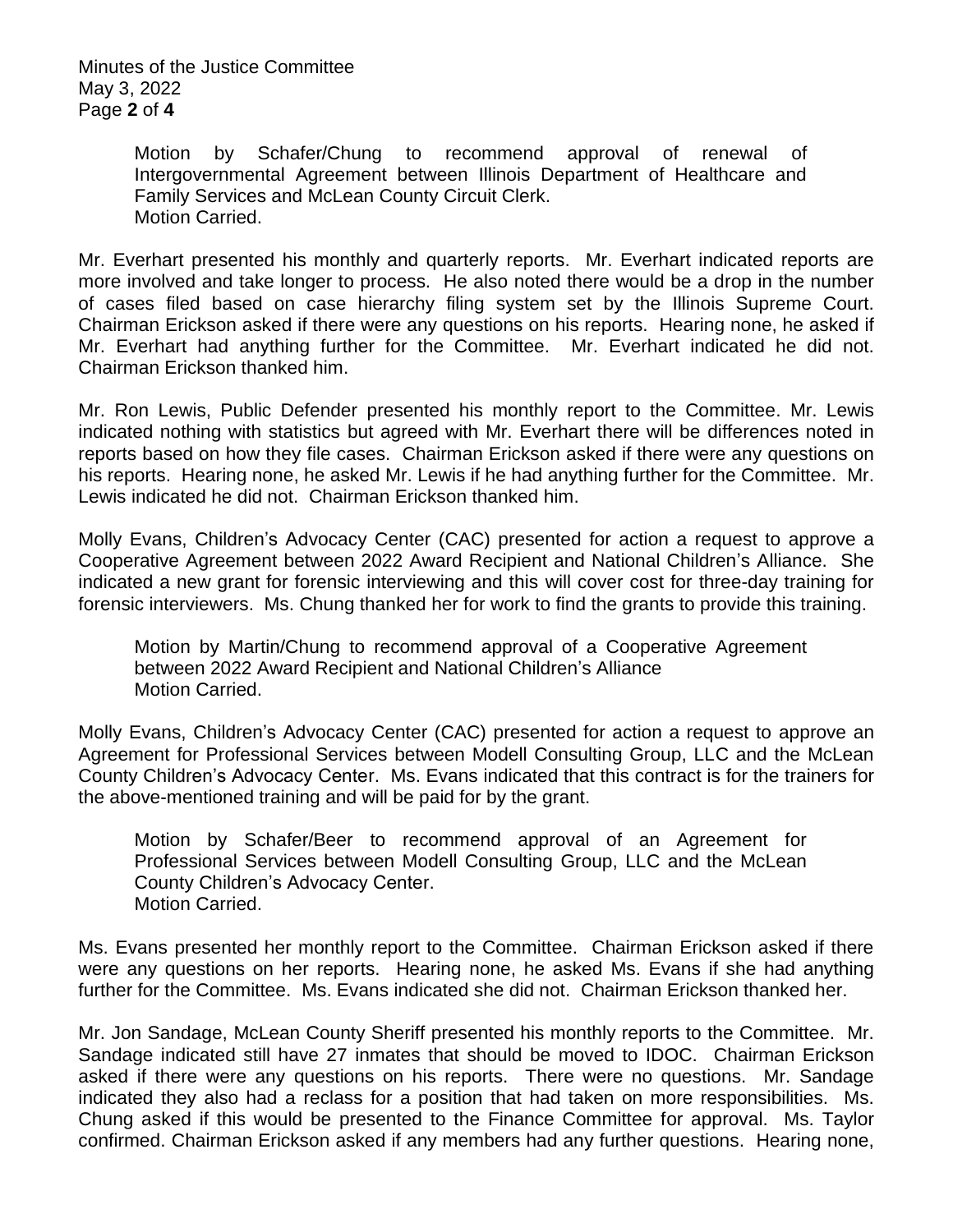Minutes of the Justice Committee May 3, 2022 Page **3** of **4**

he asked Mr. Sandage if he had anything further for the Committee. Mr. Sandage indicated they have had some issues within the jail but felt they were instigated by Member Chung. Mr. Sandage provided information from emails and phone calls. Mr. Erickson asked Ms. Chung if she wanted to make a comment. She did not.

Ms. Kathy Yoder, McLean County Coroner was not present but her monthly report to the Committee was in the packet. Chairman Erickson asked if there were any questions to please contact Administration.

Don Knapp, McLean County State's Attorney presented his monthly reports to the Committee. Mr. Knapp noted numbers would be hard to compare from last year because of the change in record keeping by the Illinois Supreme Court. Mr. Knapp also indicated they were still having issues hiring individuals. Chairman Erickson asked if there were any questions on his reports. Hearing none, he asked Mr. Knapp if he had anything further for the Committee. Mr. Knapp indicated he did not. Chairman Erickson thanked him.

Mr. Mike Donovan, Court Services Director was not present. Mr. Dennis McGuire appeared in his place and presented for action a request to approve a Modification of Contract for Problem Solving Court Agreement and Center for Youth and Family Solutions.

Motion by Martin/Chung to recommend approval of a Modification of Contract for Problem Solving Court Agreement and Center for Youth and Family Solutions. Motion Carried.

Mr. McGuire presented Court Services monthly reports to the Committee. Chairman Erickson asked if there were any questions on the reports. Hearing none, he asked Mr. McGuire if he had anything further for the Committee. Mr. McGuire indicated he did not. Chairman Erickson thanked him.

Mr. William Scanlon, Circuit Court presented for action a request to approve an Administrative Office of Illinois Courts Lease Agreement for Office Space. Mr. Scanlon indicated this lease had been in place since 1997. Ms. Schafer noted 200 W. Front Street houses more than the Health Department.

Motion by Martin/Chung to recommend approval of an Administrative Office of Illinois Courts Lease Agreement for Office Space. Motion Carried.

Mr. Scanlon provided an update regarding a grant for their courtroom A/V project. He noted they put out an RFP for services and did not receive any bids. He stated they felt that could have been because other counties are updating based on requirements so all companies that do this work are busy. He noted they were advised by legal to receive quotes from three responsible vendors which they had done and would now review those and bring a contract next month.

Cassy Taylor, County Administrator indicated she did not have any action items for the Committee. She introduced the new Metcom Director, Rhonda Flegel. Ms. Taylor noted a